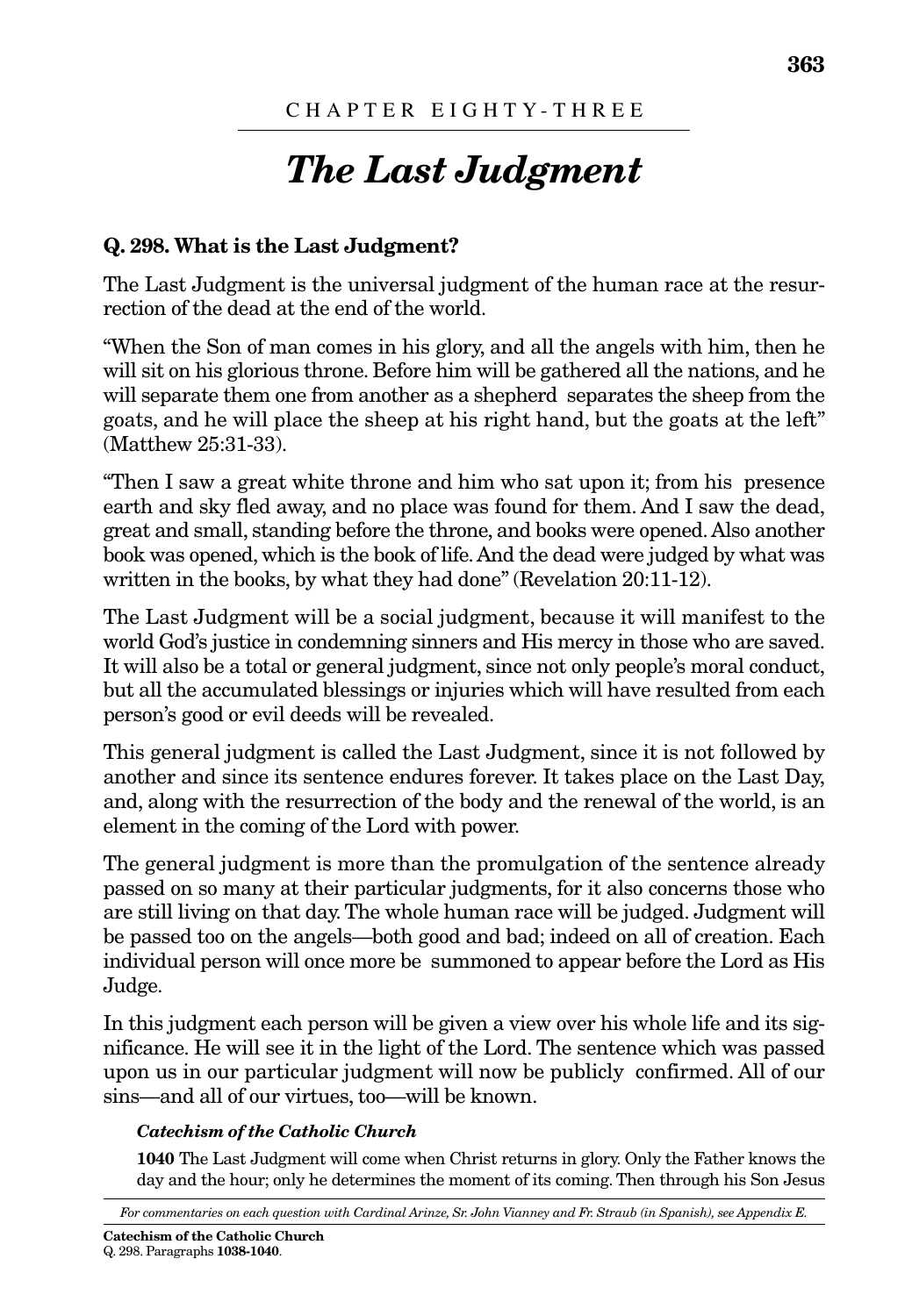Christ he will pronounce the final word on all history. We shall know the ultimate meaning of the whole work of creation and of the entire economy of salvation and understand the marvellous ways by which his Providence led everything towards its final end.The Last Judgment will reveal that God's justice triumphs over all the injustices committed by his creatures and that God's love is stronger than death.<sup>1</sup>



# **Catechism by Diagram**

**Jesus Our Judge**. Jesus Christ (monogram) will judge us according to His Commandments (tablets) concerning our thoughts (T), words (W), deeds (D), and omissions (O). Christ will pronounce a sentence which cannot be reversed. At the time of judgement, only God's justice prevails.

#### *Vatican Council II*

Already present in figure at the beginning of the world, this Church was prepared in marvellous fashion in the history of the people of Israel and in the old Alliance. Established in this last age of the world, and made manifest in the outpouring of the Spirit, it will be brought to glorious completion at the end of time. At that moment, as the Fathers put it, all the just from the time of Adam, "from Abel, the just one, to the last of the elect" [See St. Gregory the Great, Homily, In Evange.19,1: PL 76; 1154B] will be gathered together with the Father in the universal Church. *The Church, 2*

## **Q. 299. What will take place on the day of the Last Judgment?**

On the day of the Last Judgment: (1) All of us will be revealed, "for we must all appear before the judgment seat of Christ, so that each one may receive good or evil, according to what he has done in the body" (2 Corinthians 5:10). Then (2) "those who have done good, to the resurrection of life, and those who have done evil, to the resurrection of judgment" (John 5:29).

*For commentaries on each question with Cardinal Arinze, Sr. John Vianney and Fr. Straub (in Spanish), see Appendix E.*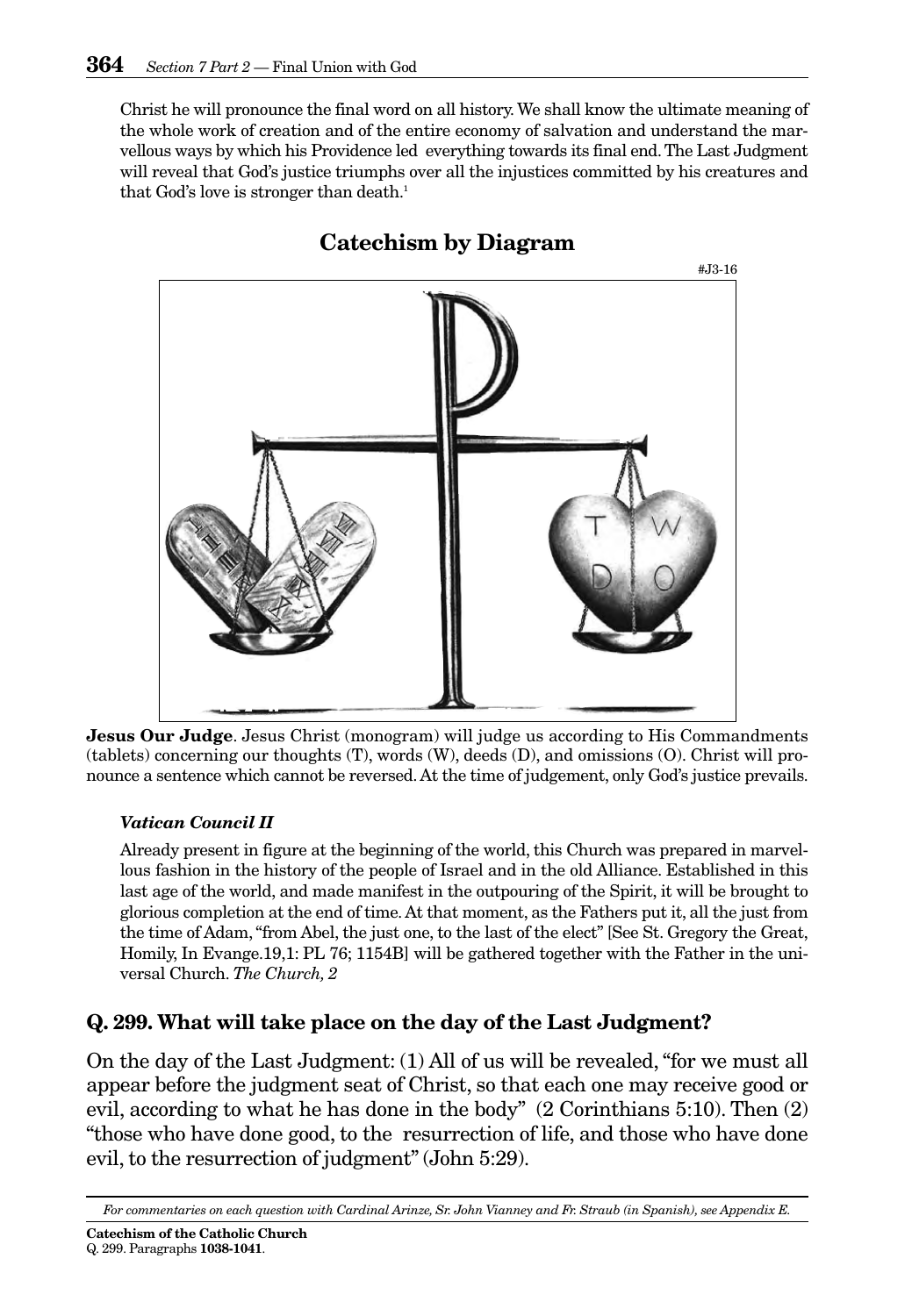



*1. On the day of the Last Judgment, all of us will be revealed, "for we must all appear before the judgment seat of Christ, so that each one may receive good or evil, according to what he has done in the body" (2 Corinthians 5:10).*

The office of judging all mankind at the end of the world is given to our Lord Jesus Christ, not only as God, but also as Son of Man, or Messiah. Our Lord Himself taught us that He would be the judge of mankind.

"The Father judges no one, but has given all judgment to the Son, that all may honor the Son, even as they honor the Father. He who does not honor the Son does not honor the Father who sent him." (John 5:22-23).

The divine reward of eternal life requires our faithfulness to God. Freed from sin and made servants of God, we receive, as the fruit of our good works, an increase of personal sanctification and, in the end, eternal life, which is the greatest gift of God. St. Paul says: "But now that you have been set free from sin and have become slaves of God, the return you get is sanctification and its end, eternal life. For the wages of sin is death, but the free gift of God is eternal life in Christ Jesus our Lord" (Romans 6:22-23).

*2. On the day of the Last Judgment, "those who have done good, to the resurrection of life, and those who have done evil, to the resurrection of judgment" (John 5:29).*

Our Lord will reward each of us according to our works on the day of the general judgment, and will give an eternal life of happiness to those who have persevered in good works to the end. He will punish unrepentant sinners. St. Paul says:"For he will render to every man according to his works: to those who by patience in well-doing seek for glory and honor and immortality, he will give eternal life" (Romans 2:6-7).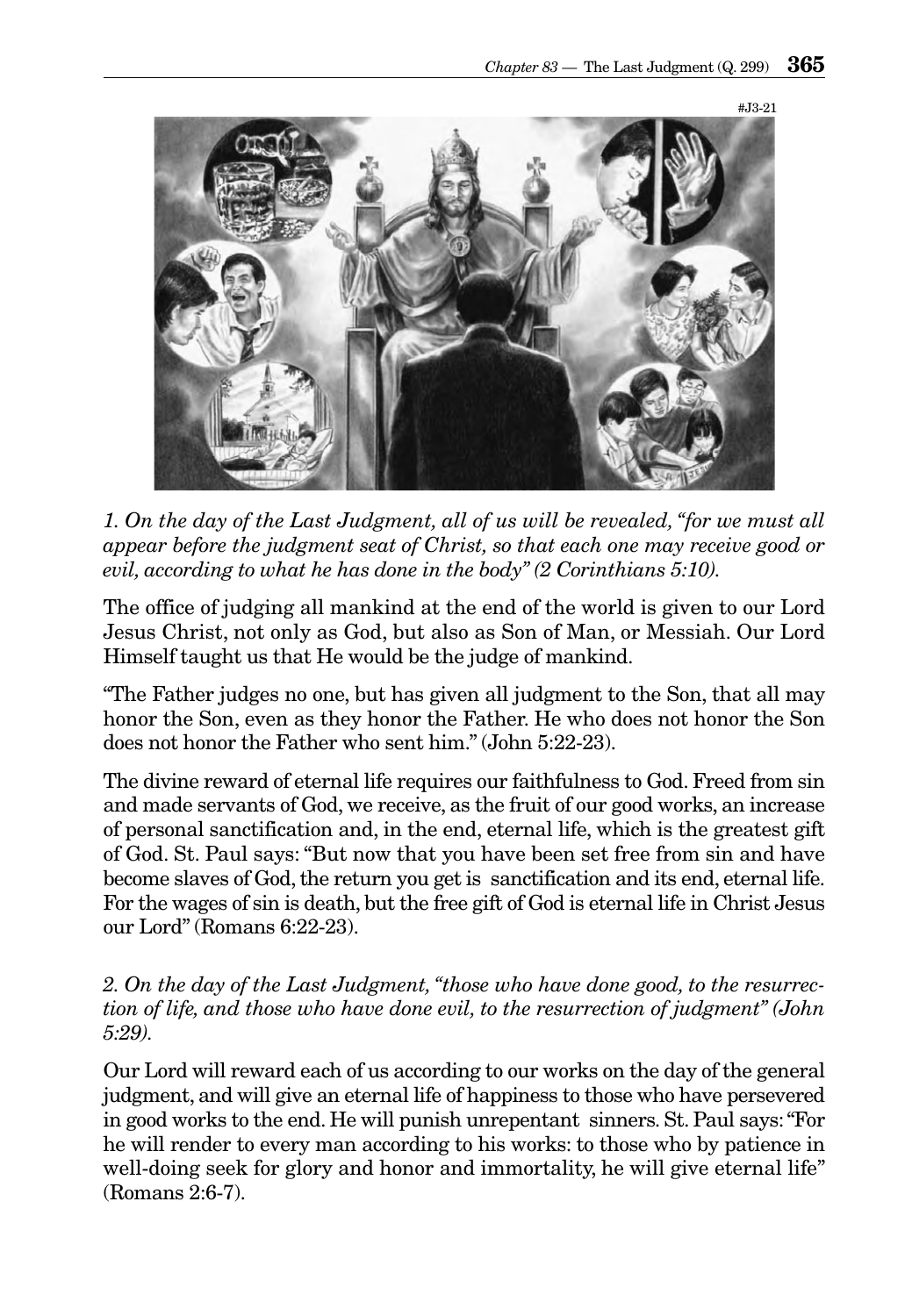In heaven, the blessed shall be absorbed in possessing the infinitely perfect God, the greatest love that exists.The keenest human love is but a pale shadow of this love.They shall also see Christ, the God-man, in His glorified manhood, and shall live in community with the angels and the saints.

Happiness in this life is neither perfect nor complete. God,Who is infinitely good, would not place in our hearts the desire for perfect happiness if there were no way in which that desire could be fulfilled. Union with God in heaven will be more complete and joyous than we can ever imagine. St. Paul wrote about the wisdom that God has predestined to be our glory:"What no eye has seen, nor ear heard, nor the heart of man conceived, what God has prepared for those who love him" (1 Corinthians 2:9).

The blessed shall also know their loved ones in heaven who have died in the grace of God, and they shall rejoice at their presence.

#### *Catechism of the Catholic Church*

**1039** In the presence of Christ, who is Truth itself, the truth of each man's relationship with God will be laid bare.1 The Last Judgment will reveal even to its furthest consequences the good each person has done or failed to do during his earthly life: "All that the wicked do is recorded, and they do not know.When 'our God comes, he does not keep silence.'… he will turn towards those at his left hand:… 'I placed my poor little ones on earth for you. I as their head was seated in heaven at the right hand of my Father—but on earth my members were suffering, my members on earth were in need. If you gave anything to my members, what you gave would reach their Head. Would that you had known that my little ones were in need when I placed them on earth for you and appointed them your stewards to bring your good works into my treasury. But you have placed nothing in their hands; therefore you have found nothing in my presence."<sup>2</sup>



#J3-28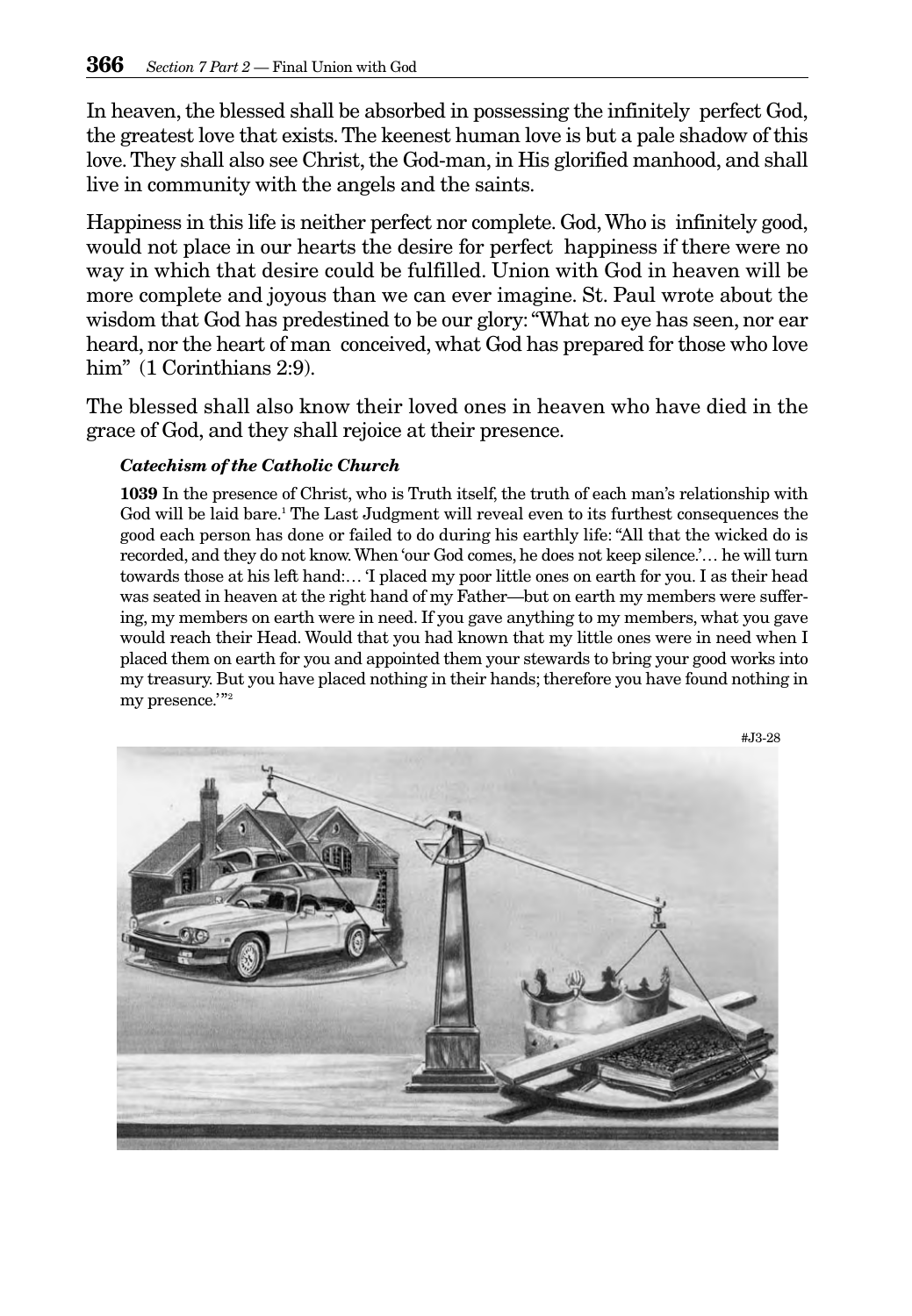#### *Splendor of Truth*

The question is not so much about rules to be followed, but about the full meaning of life. This is in fact the aspiration at the heart of every human decision and action, the quiet searching and interior prompting which sets freedom in motion.This question is ultimately an appeal to the absolute Good which attracts and beckons us; it is the echo of a call from God who is the origin and goal of man's life. *(section 7)*

#### *Summary Prayer*

*Jesus, in the Incarnation You entered into the world, being clothed in the infirmities of man.You came to earth in order to set up in men's hearts the Kingdom of God, but You were rejected by the people of Your time.You died the death of a public criminal.Your mission, judged according to the opinion of the people, seemed a complete failure. However, this was part of the divine plan. Being the all-knowing and all-powerful God,You reserve Your triumph until the Last Day, when You will come in Your glory to complete triumphantly Your work upon earth and to establish forever the New Jerusalem, the Kingdom of God in heaven.*

*Your plan implies that we must be judged before being made citizens of the eternal Kingdom. Our entrance into the Kingdom will be based upon our acceptance of the divine will. The angels of God will gather together Your elect, and as the Founder of the Kingdom, You will judge all men.*

*We believe that the Last Judgment is universal. It will come unexpectedly and with extraordinary suddenness, like lightning.*

*We believe that the dead will rise again. For the blessed, this resurrection will be glorious. Accompanied by angels, they will go in a glorious procession to the place of judgment. But the resurrection of the damned will be hideous, bearing to their exceeding shame the curse of their sins in their bodies. They will be driven by evil spirits to the place of judgment.*

*Then You will come, glorious, majestic, and powerful. You will be publicly and solemnly acknowledged as Head, King, and Judge of nations and men. By the greatness of Your omnipotence, all consciences will suddenly be laid open and illuminated as one enormous picture—the great picture of the City of God and of hell below. The Last Judgment will be the grand finale of the whole history of the Church and of mankind. Lord, we believe in your words, which will not pass away.*

*Jesus, a heaven of goodness, love, and tenderness will beam upon the blessed as You turn to them with a kind and gentle glance and say,"'Come, O blessed of my Father, inherit the kingdom prepared for you from the foundation of the world'" (Matthew 25:34).You will give them the Kingdom in return for so little. You will assure them that their works, done out of faith and love for You, deserve this: for what they have done to the least of men, they have done to You. They will enter into life everlasting with You. May we be among them! Let us suffer in this world in order to be glorified in the next. We despise the fallen world and its principles. May we possess You eternally.*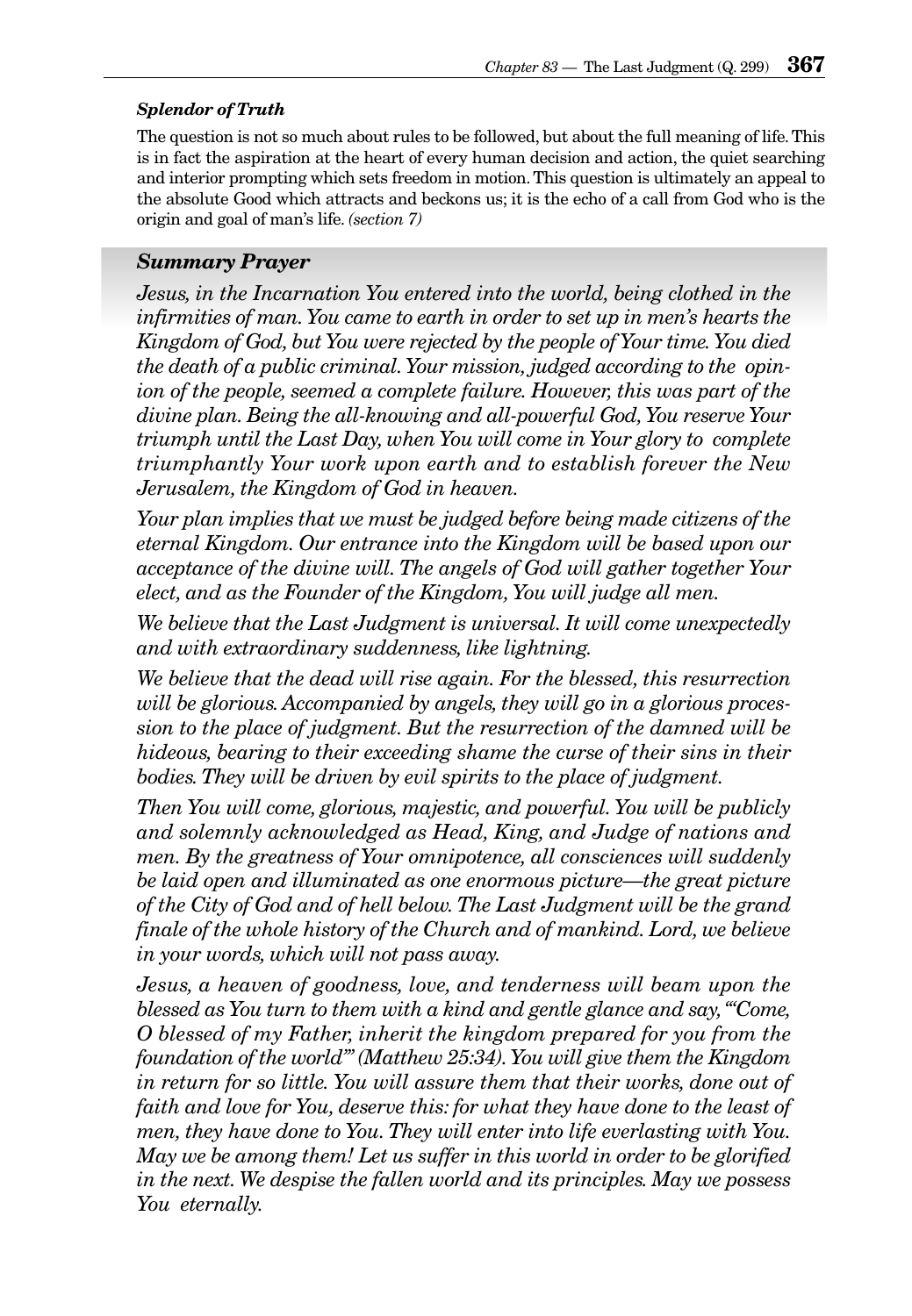*We believe that an irrevocable sentence of damnation must be pronounced upon the lost, because You cannot do otherwise than to banish forever from Your presence those who hate You and will hate you forever.*

*Jesus,You will be our Judge.At the moment of death, the opinions of other people will not concern us; we shall care only for what You think of us. While we are still in this life, help us to avail ourselves of all the gifts of Your love, to make use of Your sacraments, and to pray and perform works of mercy. Be not our Judge, but our Savior, when we appear before You at the Judgment. To You be all honor, praise, and glory, now and forever. Amen.*

## *Doctrine • Moral • Worship Exercise*

- 1. The Last Judgment will be a social and final judgment. What does this mean? What will happen to those who have done good and those who have done evil during their lives on earth?
- 2. How can you and your family prepare yourselves for the Last Judgment so as to obtain eternal life?
- 3. Pray to God for the gift of perseverance as you and your family strive to be faithful to Him in the fulfillment of your daily duties and in the practice of good works.



## **Q. 300. What will take place when Christ returns with power?**

When Christ returns with power as Judge of the living and the dead: (1) He will give His people to the Father, and (2) the Church will then reach perfection and enter into the fullness of God.

**Catechism of the Catholic Church** Q. 300. Paragraphs **1042-1050**.

*For commentaries on each question with Cardinal Arinze, Sr. John Vianney and Fr. Straub (in Spanish), see Appendix E.*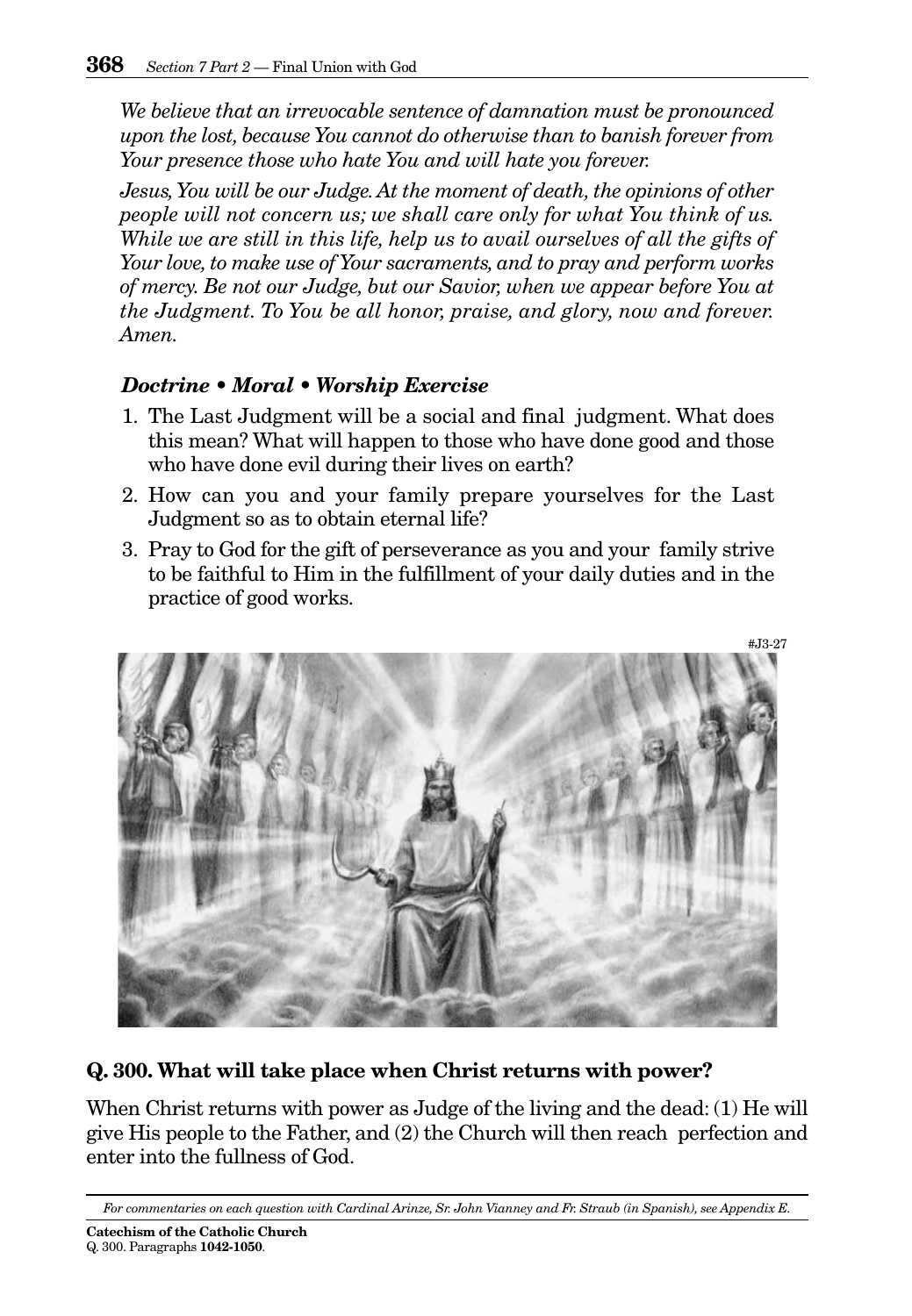

*1. When Christ returns with power as Judge of the living and the dead, He will give His people to the Father.*

The great event of the Second Coming of our Lord in power and glory will be, at the same time, the judgment and the raising of the dead in their bodies.

When Jesus has subjected all things to Himself, He will deliver His dominion to the Father. "Then comes the end, when he delivers the kingdom to God the Father after destroying every rule and every authority and power" (1 Corinthians 15:24). United to man through Jesus Christ, the whole creation shares in His continual sacrifice and perfect worship of the Father in the Holy Spirit. St. Paul says: "When all things are subjected to him, then the Son himself will also be subjected to him who put all things under him, that God may be everything to every one" (1 Corinthians 15:28).

## *2. When Christ returns with power as Judge of the living and the dead, the Church will then reach perfection and enter into the fullness of God.*

Death is the beginning of our resurrection. The particular judgment places the individual soul in its proper eternal setting. This placement is confirmed in the Last Judgment. Heaven and hell need, for their completion, the Second Coming of Christ. By raising up the bodies of mankind, Jesus will restore to both the blessed and the lost, the human condition they once had by giving them bodies which correspond to their state. The soul will demand its body. The new humanity requires fulfillment by the resurrection of the bodies of all mankind. Only then will the Church reach perfection and enter into the fullness of God.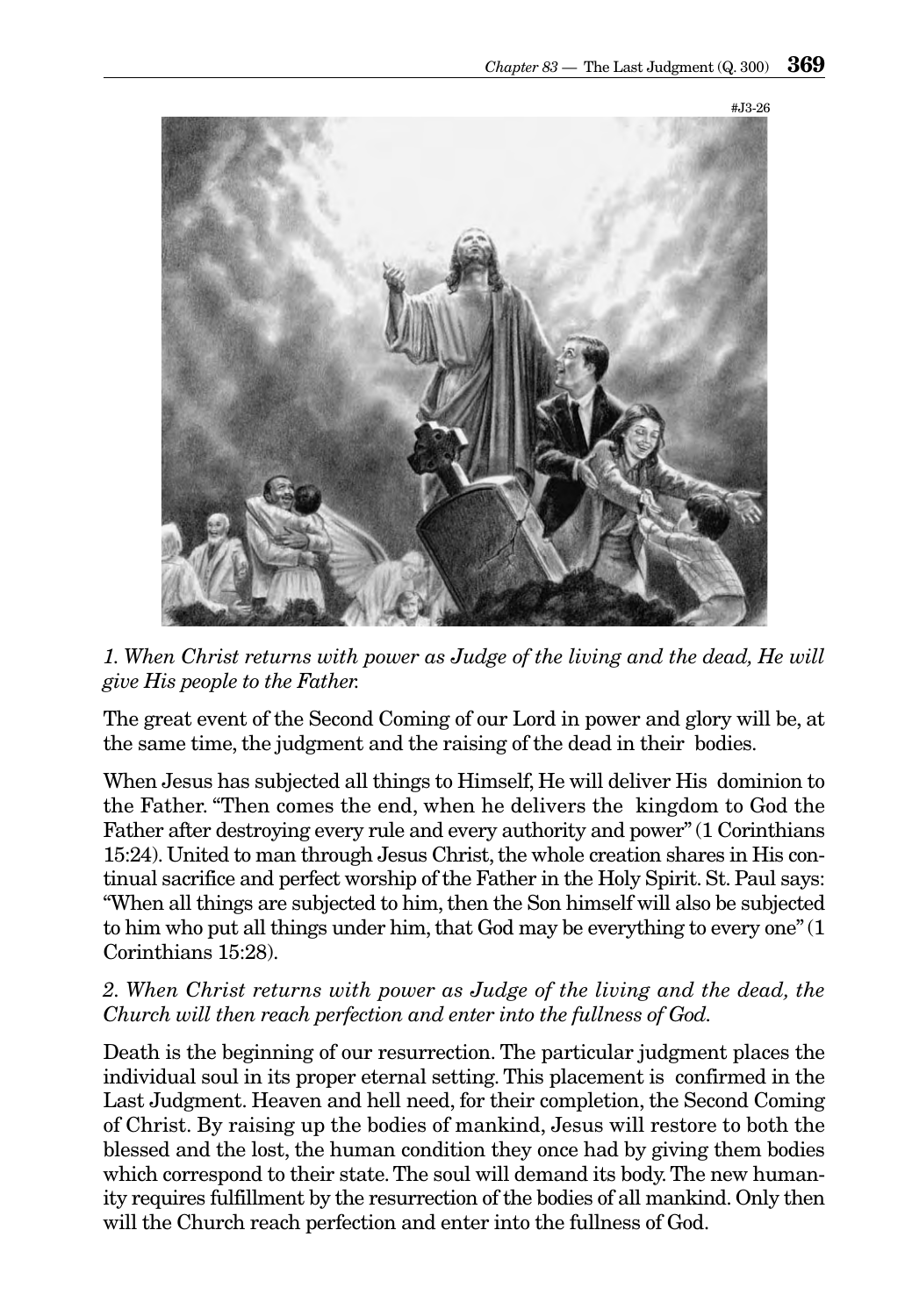#### *Catechism of the Catholic Church*

**1042** At the end of time, the Kingdom of God will come in its fullness.After the universal judgment, the righteous will reign for ever with Christ, glorified in body and soul. The universe itself will be renewed: "The Church… will receive her perfection only in the glory of heaven, when will come the time of the renewal of all things. At that time, together with the human race, the universe itself, which is so closely related to man and which attains its destiny through him, will be perfectly re-established in Christ."1

#### *Summary Prayer*

*God our Father, as the Day of Christ Jesus draws near, bring to completion the good work which You have begun in us. Make us pure and blameless in Your sight and prepare us for the Day of Christ. May we then attain the perfect goodness which He shall produce in the elect for Your glory and praise, forever and ever. Amen.*



## **Catechism by Diagram**

**Life with God**. We shall rise to live eternally with God and enjoy the good things God has prepared for those who love Him. There we shall see love and rejoice in God (triangle) together with the angels and all the blessed (heart with rays). Our reward will be great (crown, palm of victory). We shall be absorbed in the possession of the infinitely perfect God (rays and glow of light), the greatest love (sun) that exists. We shall see Christ in His glorified manhood. We shall live in the company of the angels and saints. We shall also know our loved ones in heaven and rejoice in their presence.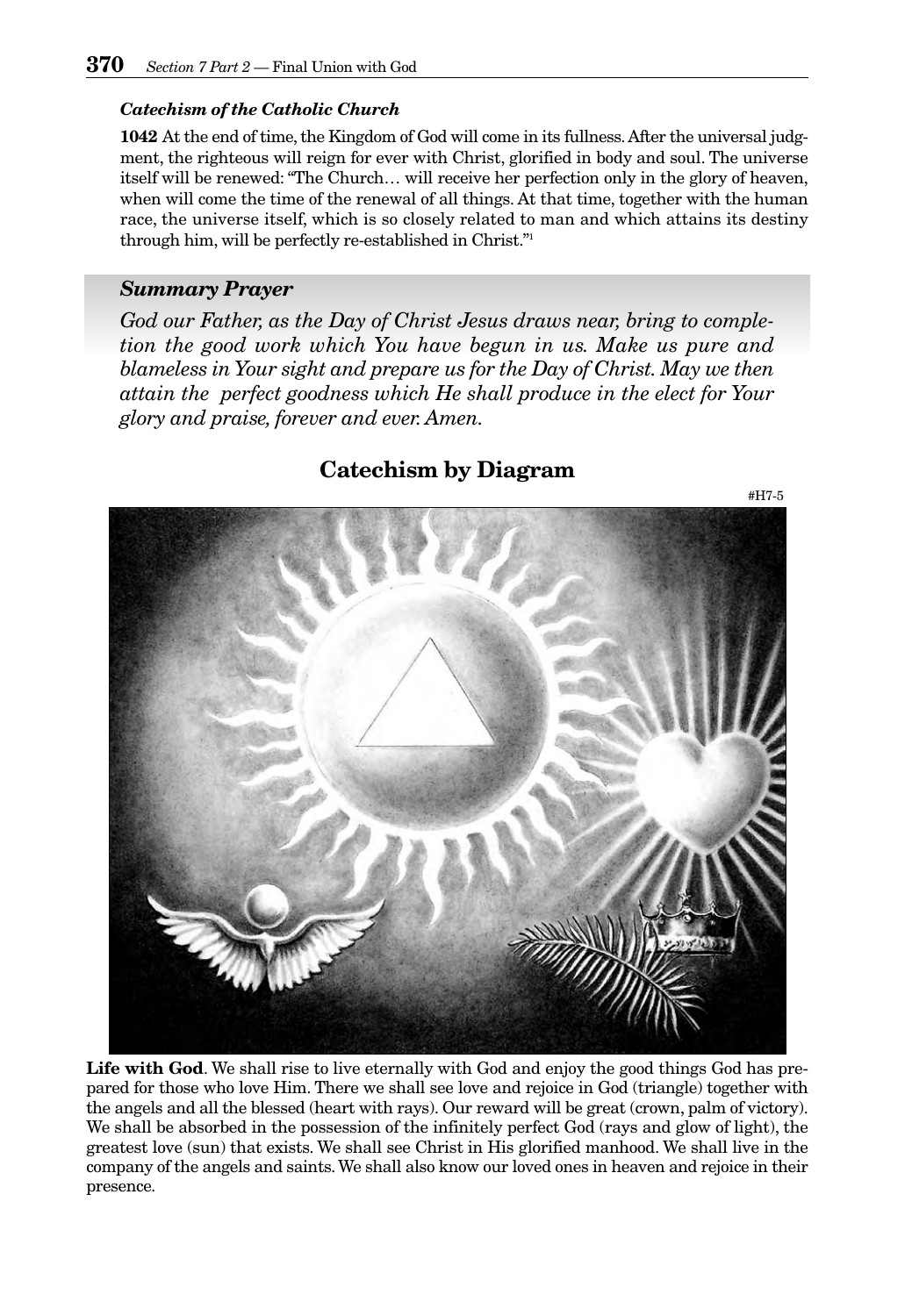# **Q. 301. When will we fully reach our eternal destiny?**

On the day of the Last Judgment, we will fully reach our eternal destiny.

The primary happiness of heaven consists in this: we shall possess, in body and soul, the infinitely perfect God and be possessed by Him. We will be personally and consciously united to God Himself, Who is infinite Goodness, Truth and Beauty. God's love will fulfill every desire of the human heart.We will then experience a happiness which, once achieved, we will never lose.

At every moment of our lives, we should be prepared for death. We must use the time allotted to us by the will of God, whether it be long or short, with this preparation in mind. We must live Christian lives which are deserving of a heavenly reward. The eternal happiness of heaven is worth this short life of sacrifice and pain."For this slight momentary affliction is preparing for us an eternal weight of glory beyond all comparison" (2 Corinthians 4:17).

### *Sacred Scripture*

If then you have been raised with Christ, seek the things that are above, where Christ is, seated at the right hand of God. Set your minds on things that are above, not on things that are on earth. For you have died, and your life is hid with Christ in God. When Christ who is our life appears, then you also will appear with him in glory. *Colossians 3:1-4*

### *Vatican Council II*

The promised and hoped for restoration, therefore, has already begun in Christ. It is carried forward in the sending of the Holy Spirit and through him continues in the Church in which, through our faith, we learn the meaning of our earthly life, while we bring to term, with hope of future good, the task allotted to us in the world by the Father, and so work out our salvation (cf. Phil. 2:12). *The Church, 48*

## *Doctrine • Moral • Worship Exercise* (see Appendix B for answer key)

- 1. What do we mean by "the Second Coming"? What will happen when this event takes place?
- 2. Are you and your family filled with expectant hope as you await the glorious return of Jesus? How is this reflected in your way of life?
- 3. In the Eucharistic celebration, we say,"Christ has died, Christ is risen, Christ will come again." Meditate on this mystery of our faith and ask God to help you to prepare yourself and your family for Christ's Second Coming.

## *Chapter Summary Prayer*

*Father of glory, Who raised Jesus Christ from the dead and made Him sit at Your right hand, rescue us from our sins, bring us to a new life in Him, raise us up with Him on the Last Day, and give us a place with Him in heaven.*

*For commentaries on each question with Cardinal Arinze, Sr. John Vianney and Fr. Straub (in Spanish), see Appendix E.*